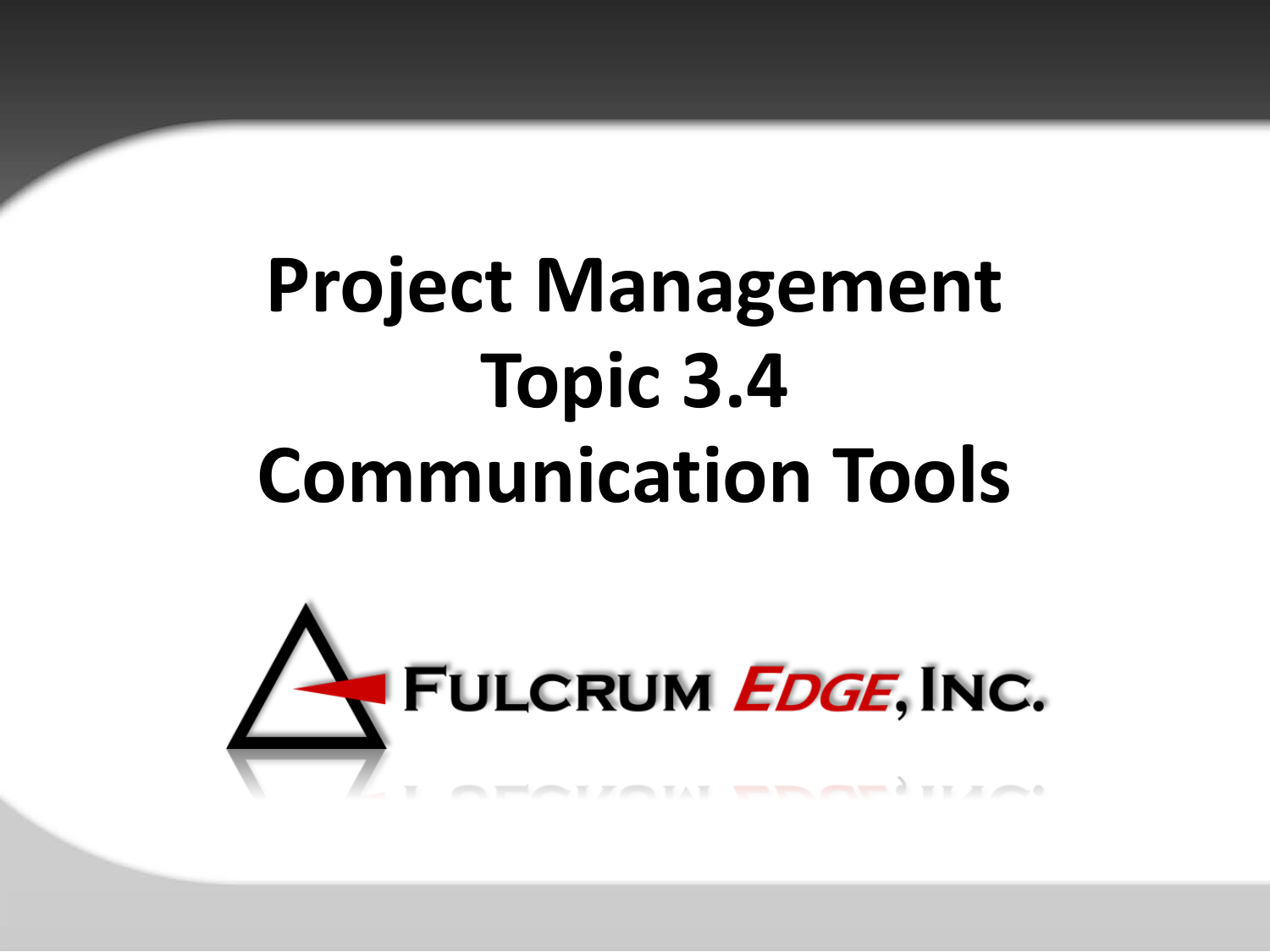## **Communication Tools**

- 90% of PM's time is spent communicating
- PM's must use every tool and technology available
- Websites and video conferences are particularly useful for large and widely dispersed teams

Formula for communication channels between participants, where  $N =$  number of participants

Number of communication channels =  $[N(N-1)]/2$ 

Example for 3 teams of 10 people each (i.e. 30 participants) Number of communication channels =  $[30(30-1)]/2 = 435$ 

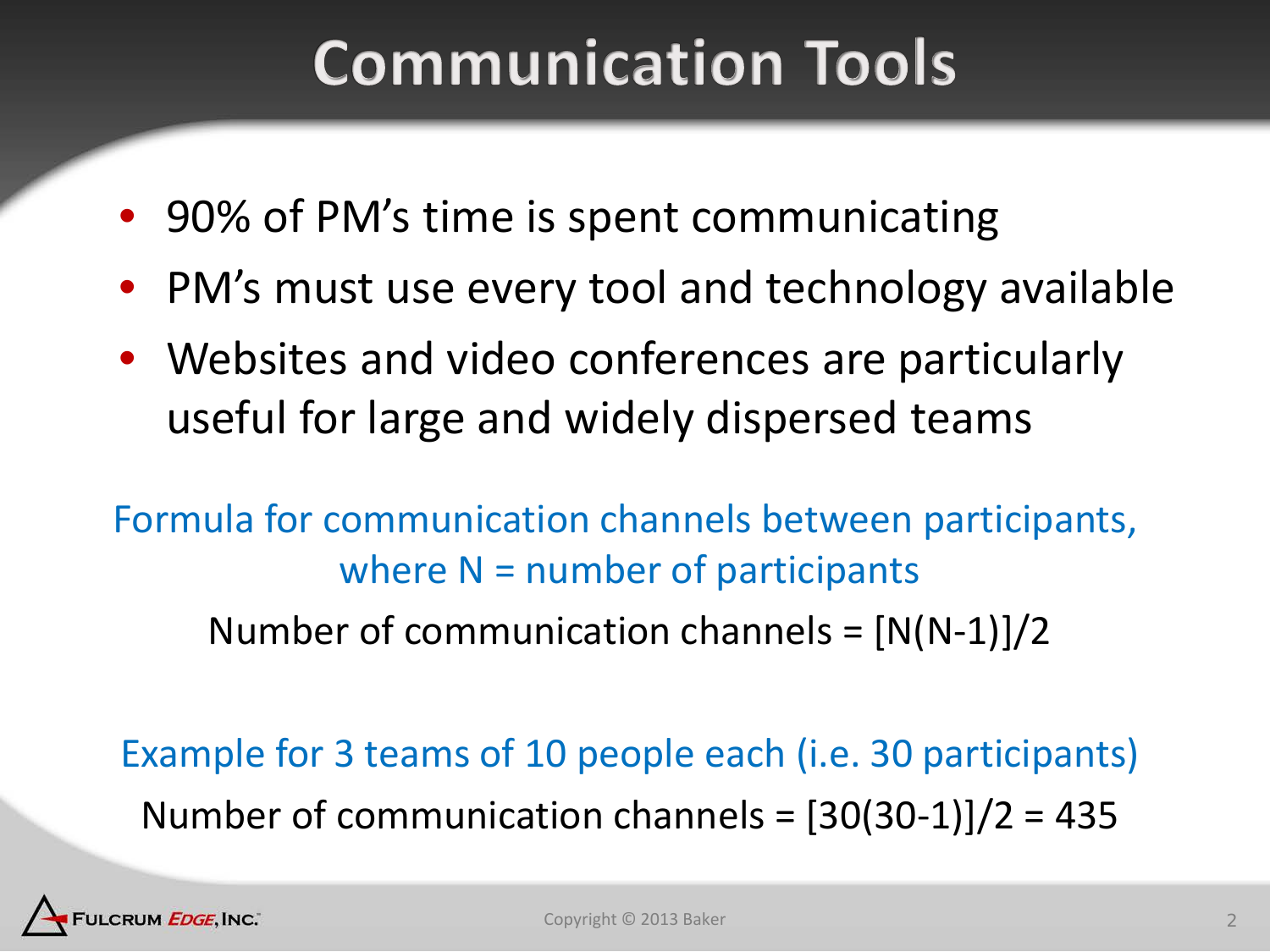## **Website Value**

#### • Aids communication

- Within teams, between teams, with all stakeholders
- Aids global teams
	- Facilitates communications across multiple time zones
	- Minimizes effects of varying verbal skills
- Promotes information sharing
- Enables threaded discussions
- Facilitates project documentation

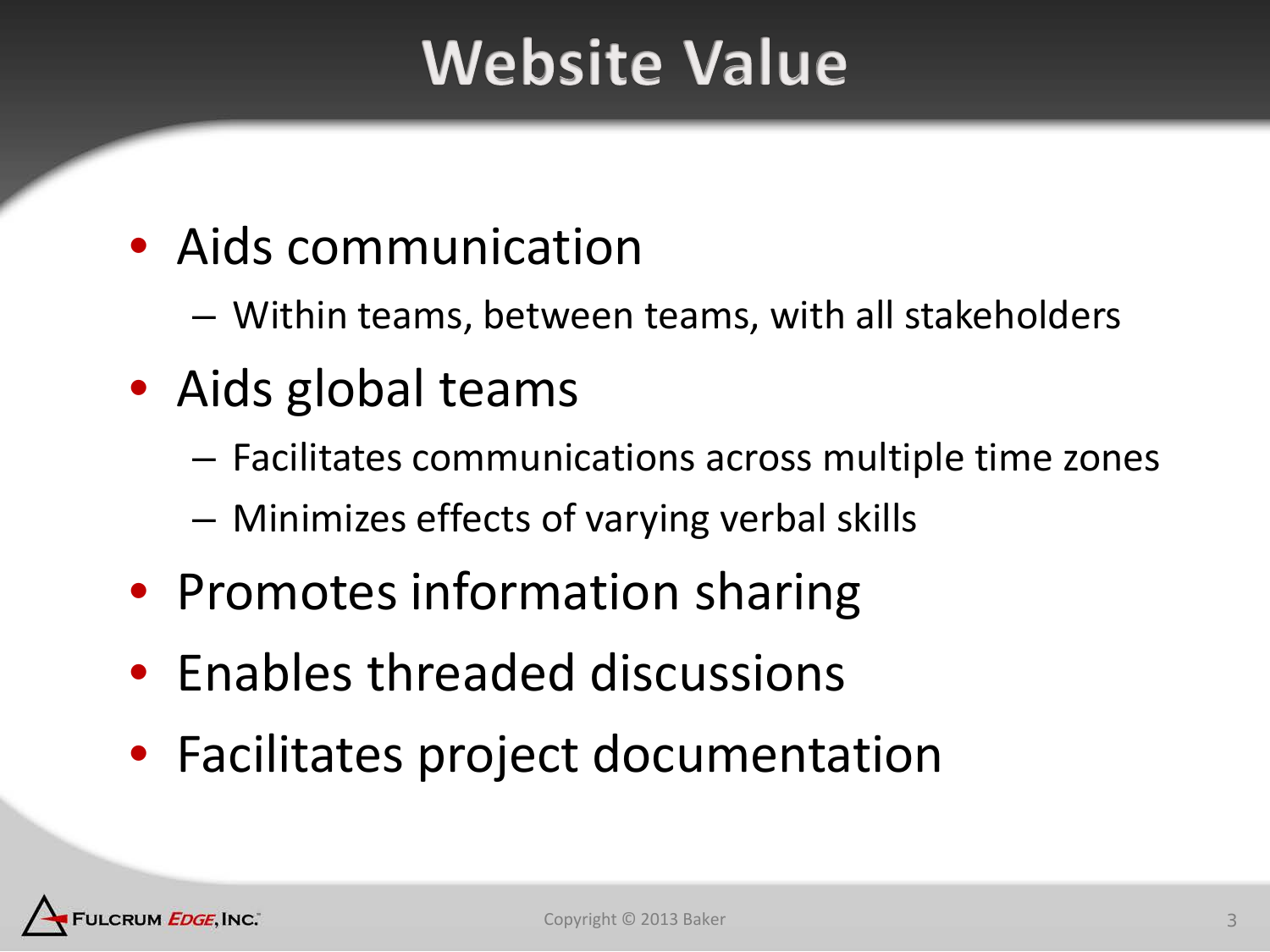## **Website Selection Criteria**

#### $\checkmark$  Easy to access and use

- $\checkmark$  Highly flexible to meet project needs
- $\checkmark$  All users have ability to input information
- Automatically generates activity reports
- $\checkmark$  Supports file capacity for transmittal of documents and drawings
- $\checkmark$  Facilitates information transfer to project documentation

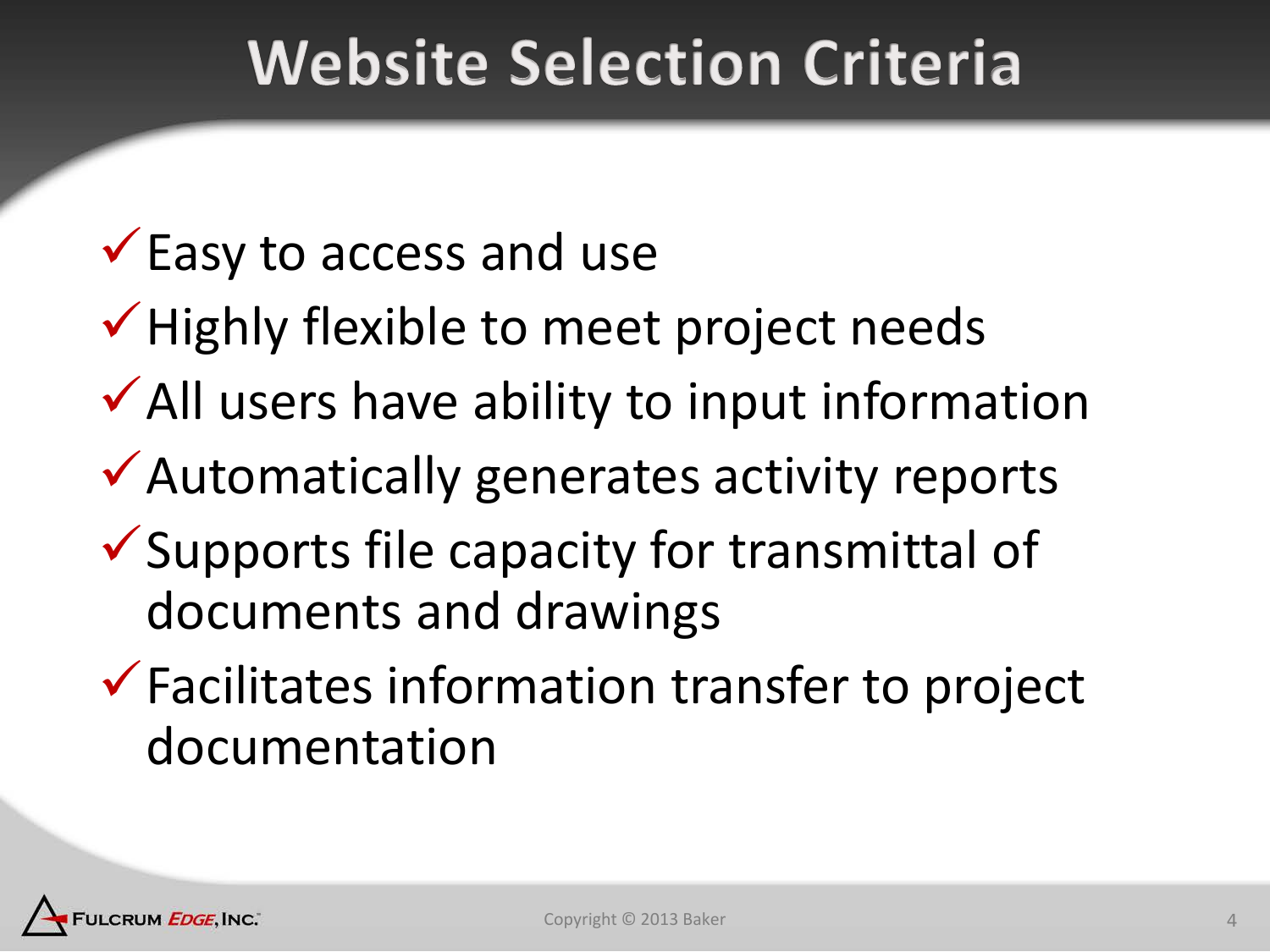### 3.4.1 Team Exercise



# **Project Website**

#### Learn by Doing Project Management Pages 58-59



Copyright © 2013 Baker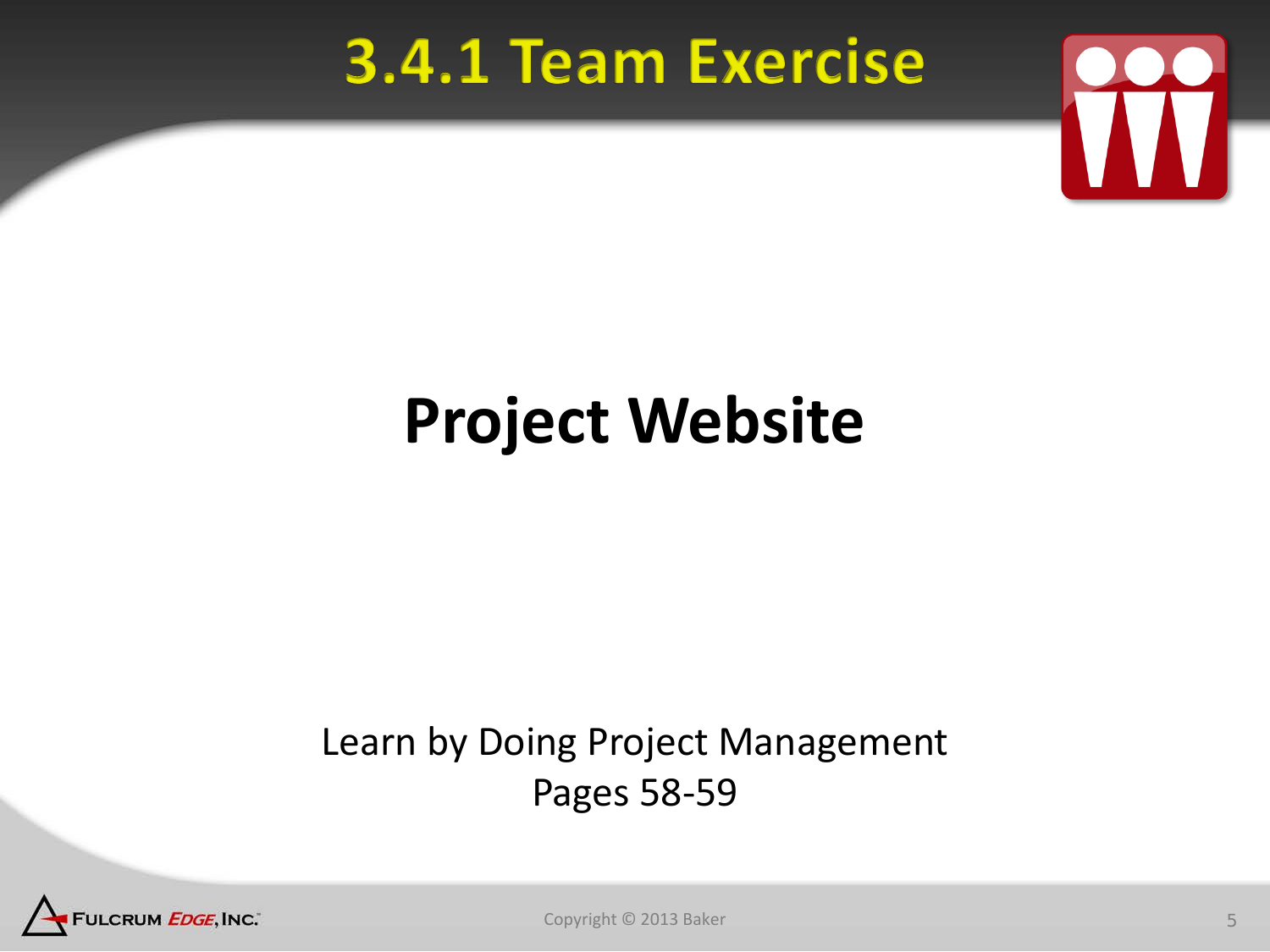# **Video Conferencing**

- Primarily for dispersed project teams
- Avoids cost & time traveling to meetings
- Facilitates more communication
- Follows protocol of effective meetings
- Requires an appropriate hardware and infrastructure to implement (ie: Skype® or other free video conferencing services)

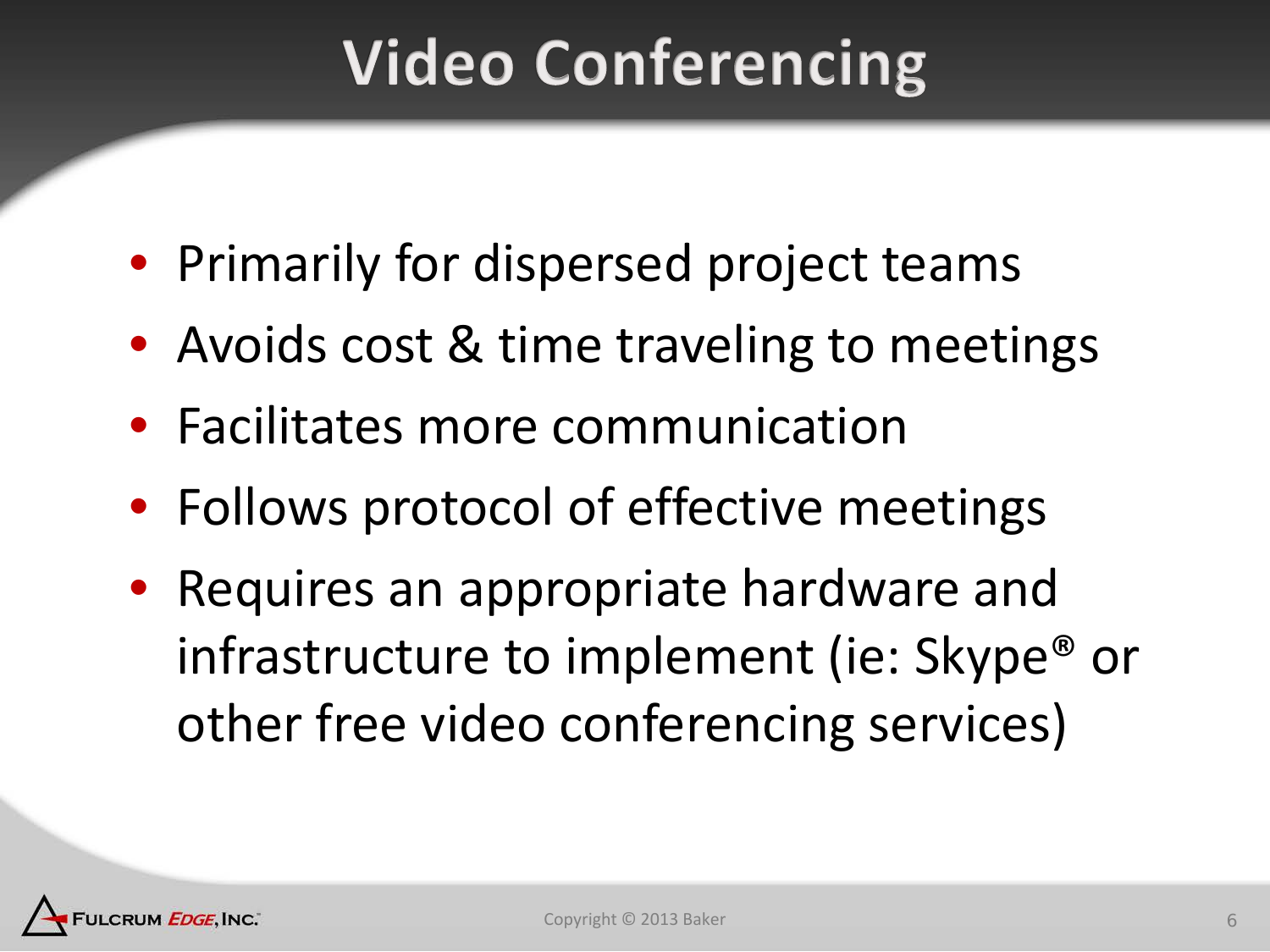## **Before Video Conference**

- 1. Identify meeting locations
- 2. Set time considering varying time zones
- 3. Send out meeting notice and agenda
- 4. Make topic assignments
- 5. Follow up creation of presentations
- 6. Send out presentations prior to meeting

# **BEFORE**

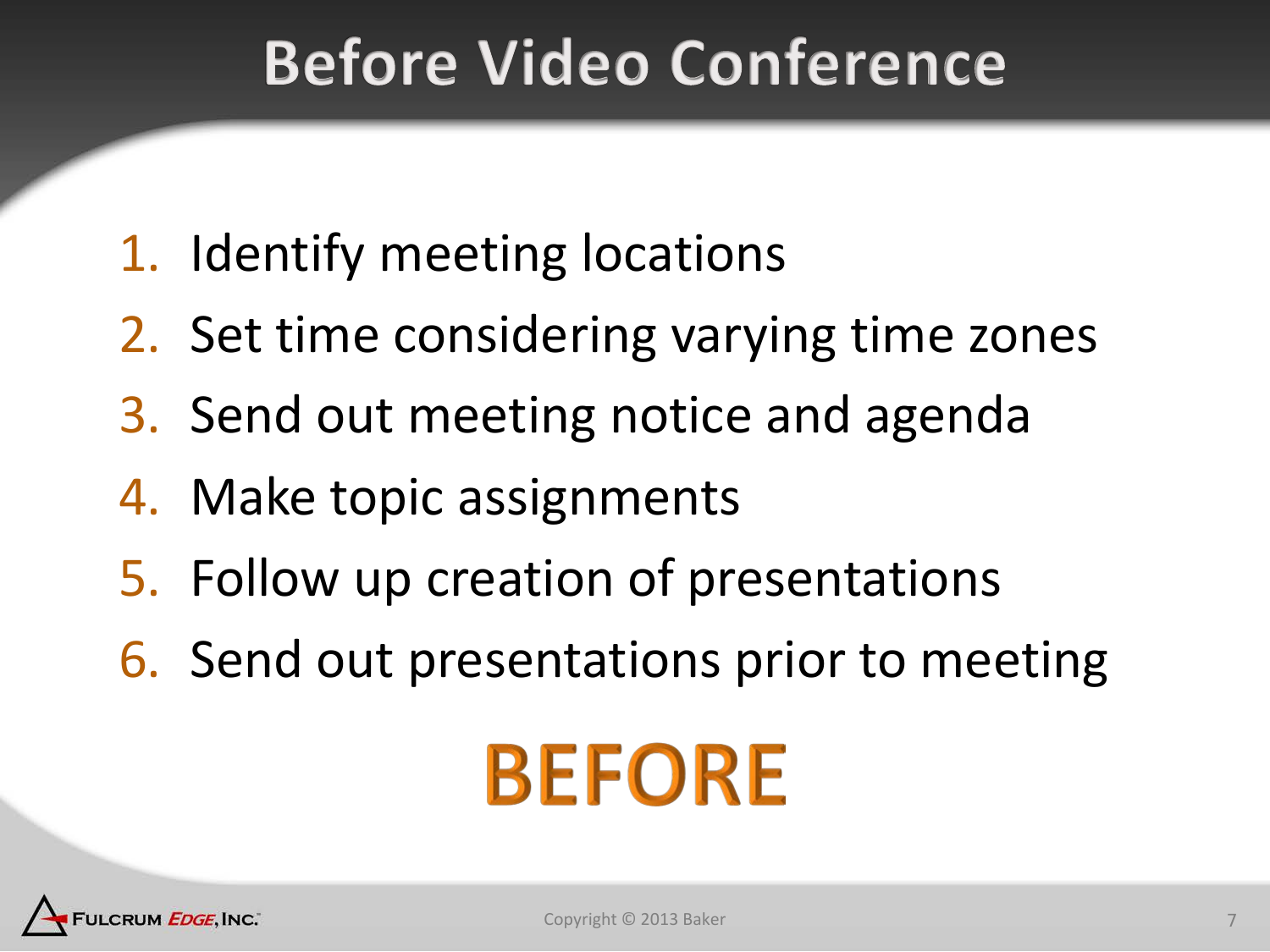# **During Video Conference**

- 1. Silence cellphones and pagers
- 2. Cease texting and smartphone email check-ups
- 3. Be courteous & avoid interruptions
- 4. Avoid side bar discussions
- 5. Speak clearly & deliberately into microphone
- 6. Speak slowly with pauses
- 7. Mute phone while others are speaking
- 8. Repeat assignments and decisions to ensure understanding

# **DURING**

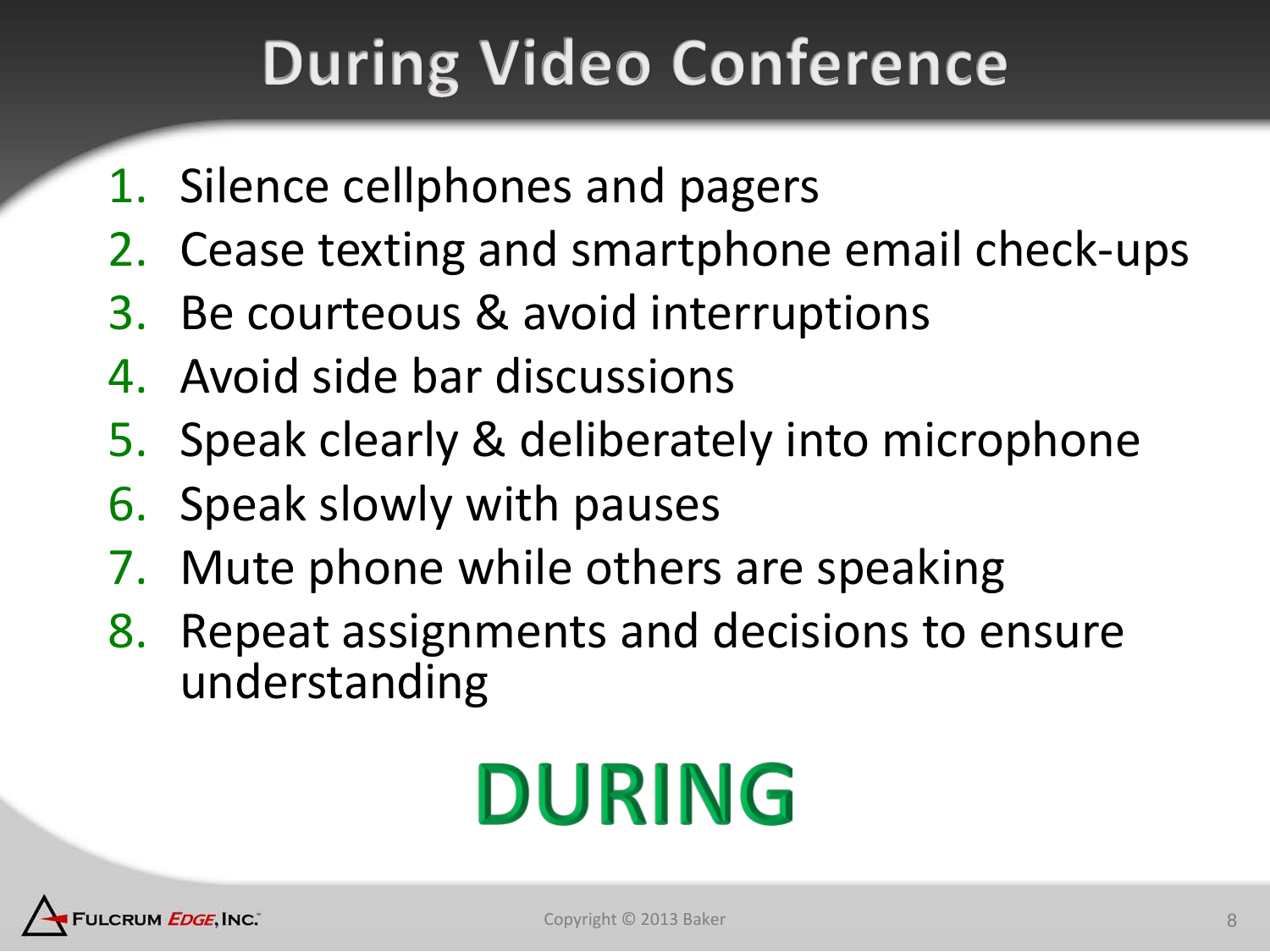## **After Video Conference**

- 1. Thank host and clean up the room
- 2. Send out minutes within 24 hours
- 3. Incorporate and distribute any changes to the presentations
- 4. Follow up on decisions and assignments
- 5. Post new and update old items to the open issues list

# **AFTER**

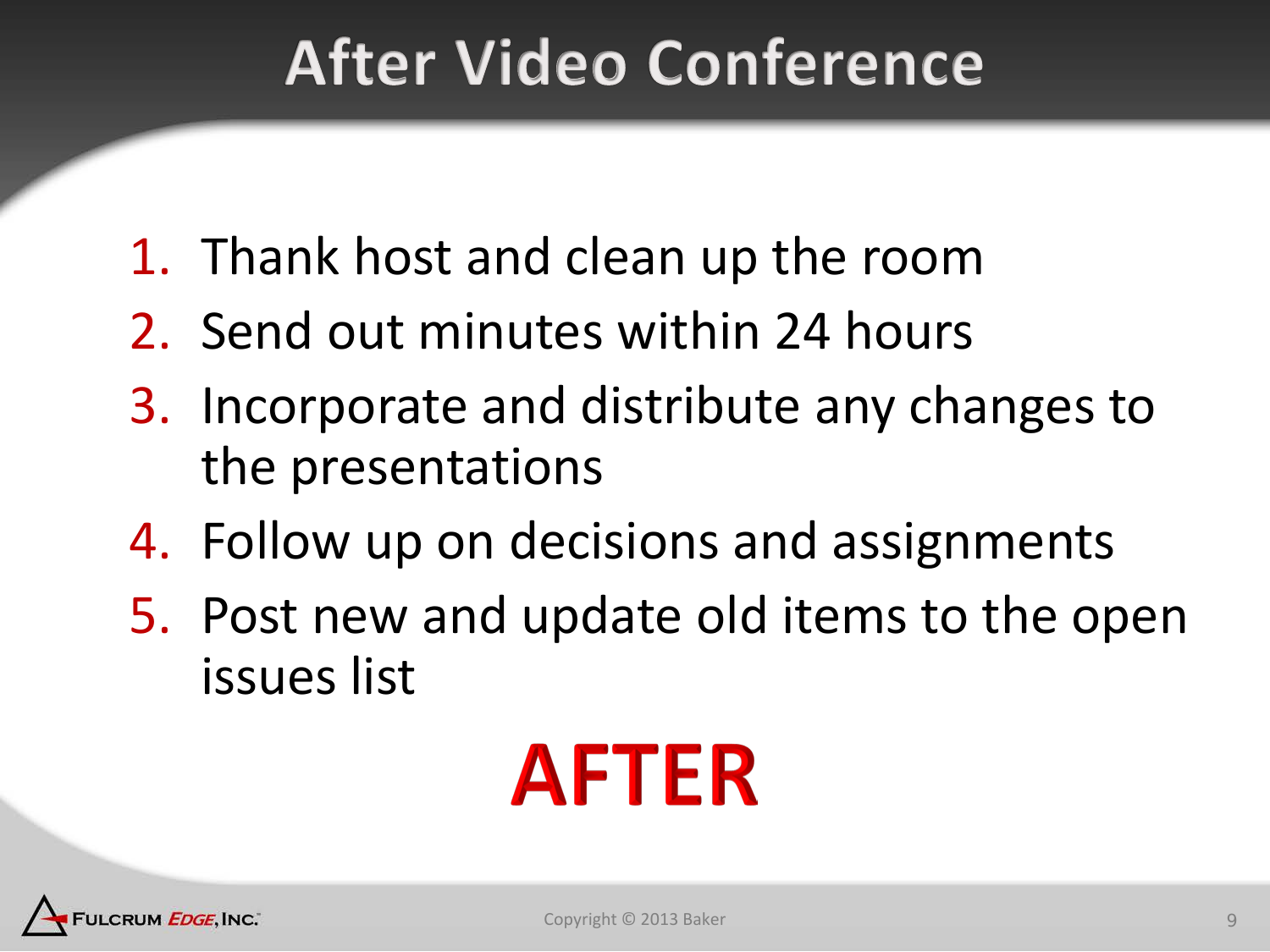#### 3.4.2 Simulation



# **Video Conference Call**

#### Learn by Doing Project Management Pages 60-61



Copyright © 2013 Baker